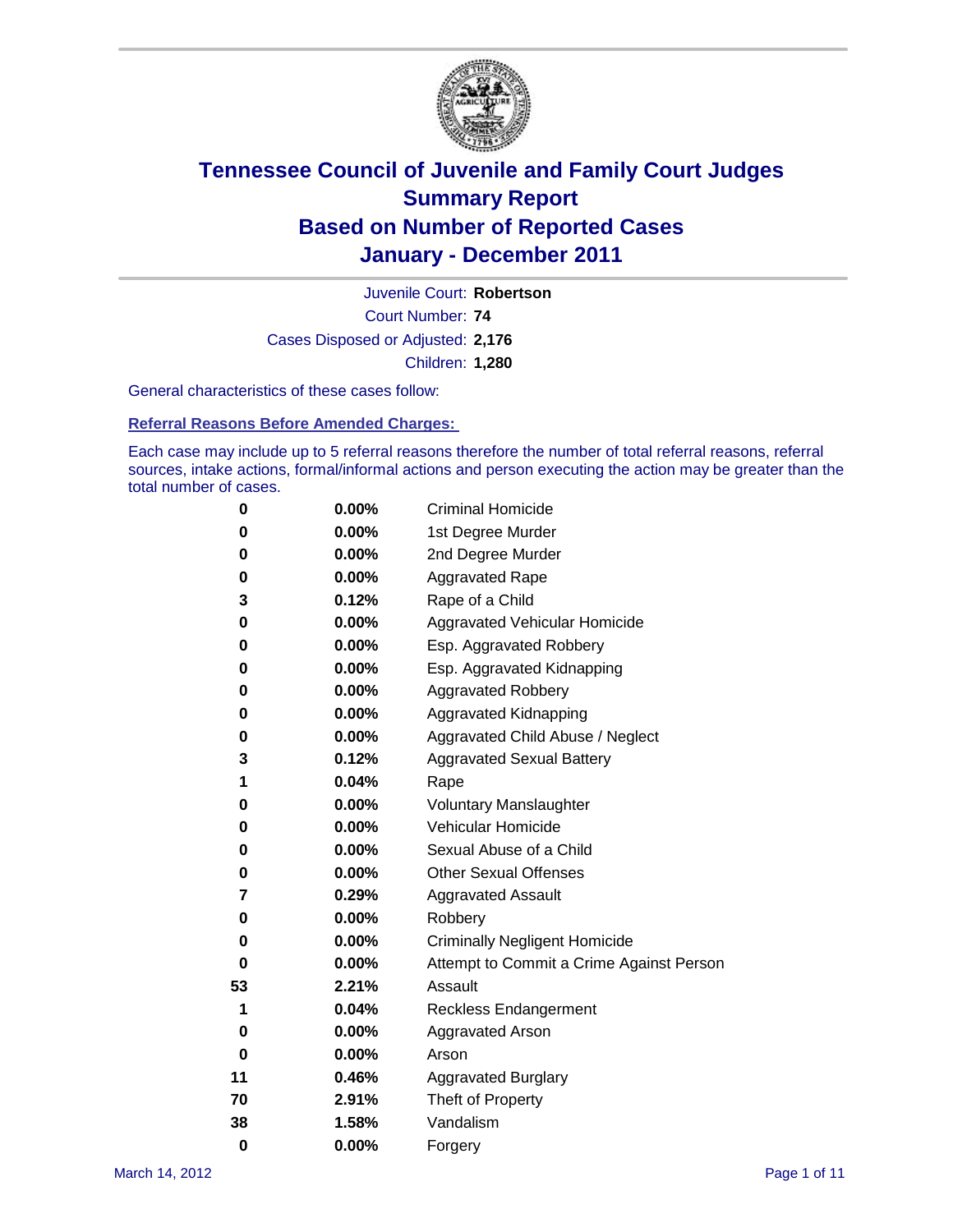

Court Number: **74** Juvenile Court: **Robertson** Cases Disposed or Adjusted: **2,176** Children: **1,280**

#### **Referral Reasons Before Amended Charges:**

Each case may include up to 5 referral reasons therefore the number of total referral reasons, referral sources, intake actions, formal/informal actions and person executing the action may be greater than the total number of cases.

| $\pmb{0}$               | 0.00%    | <b>Worthless Checks</b>                                     |
|-------------------------|----------|-------------------------------------------------------------|
| 1                       | 0.04%    | Illegal Possession / Fraudulent Use of Credit / Debit Cards |
| 18                      | 0.75%    | <b>Burglary</b>                                             |
| $\bf{0}$                | $0.00\%$ | Unauthorized Use of a Vehicle                               |
| 0                       | $0.00\%$ | <b>Cruelty to Animals</b>                                   |
| $\bf{0}$                | $0.00\%$ | Sale of Controlled Substances                               |
| 19                      | 0.79%    | <b>Other Drug Offenses</b>                                  |
| 47                      | 1.96%    | Possession of Controlled Substances                         |
| 0                       | $0.00\%$ | <b>Criminal Attempt</b>                                     |
| 0                       | 0.00%    | Carrying Weapons on School Property                         |
| 3                       | 0.12%    | Unlawful Carrying / Possession of a Weapon                  |
| 2                       | 0.08%    | <b>Evading Arrest</b>                                       |
| 0                       | 0.00%    | Escape                                                      |
| 1                       | 0.04%    | Driving Under Influence (DUI)                               |
| 24                      | 1.00%    | Possession / Consumption of Alcohol                         |
| $\mathbf 2$             | 0.08%    | Resisting Stop, Frisk, Halt, Arrest or Search               |
| 0                       | $0.00\%$ | <b>Aggravated Criminal Trespass</b>                         |
| 0                       | $0.00\%$ | Harassment                                                  |
| $\overline{\mathbf{r}}$ | 0.29%    | Failure to Appear                                           |
| 1                       | 0.04%    | Filing a False Police Report                                |
| $\mathbf{2}$            | 0.08%    | Criminal Impersonation                                      |
| 30                      | 1.25%    | <b>Disorderly Conduct</b>                                   |
| 31                      | 1.29%    | <b>Criminal Trespass</b>                                    |
| $\mathbf{2}$            | 0.08%    | <b>Public Intoxication</b>                                  |
| 0                       | $0.00\%$ | Gambling                                                    |
| 132                     | 5.50%    | <b>Traffic</b>                                              |
| 0                       | $0.00\%$ | Local Ordinances                                            |
| 0                       | $0.00\%$ | Violation of Wildlife Regulations                           |
| 1                       | 0.04%    | Contempt of Court                                           |
| 50                      | 2.08%    | Violation of Probation                                      |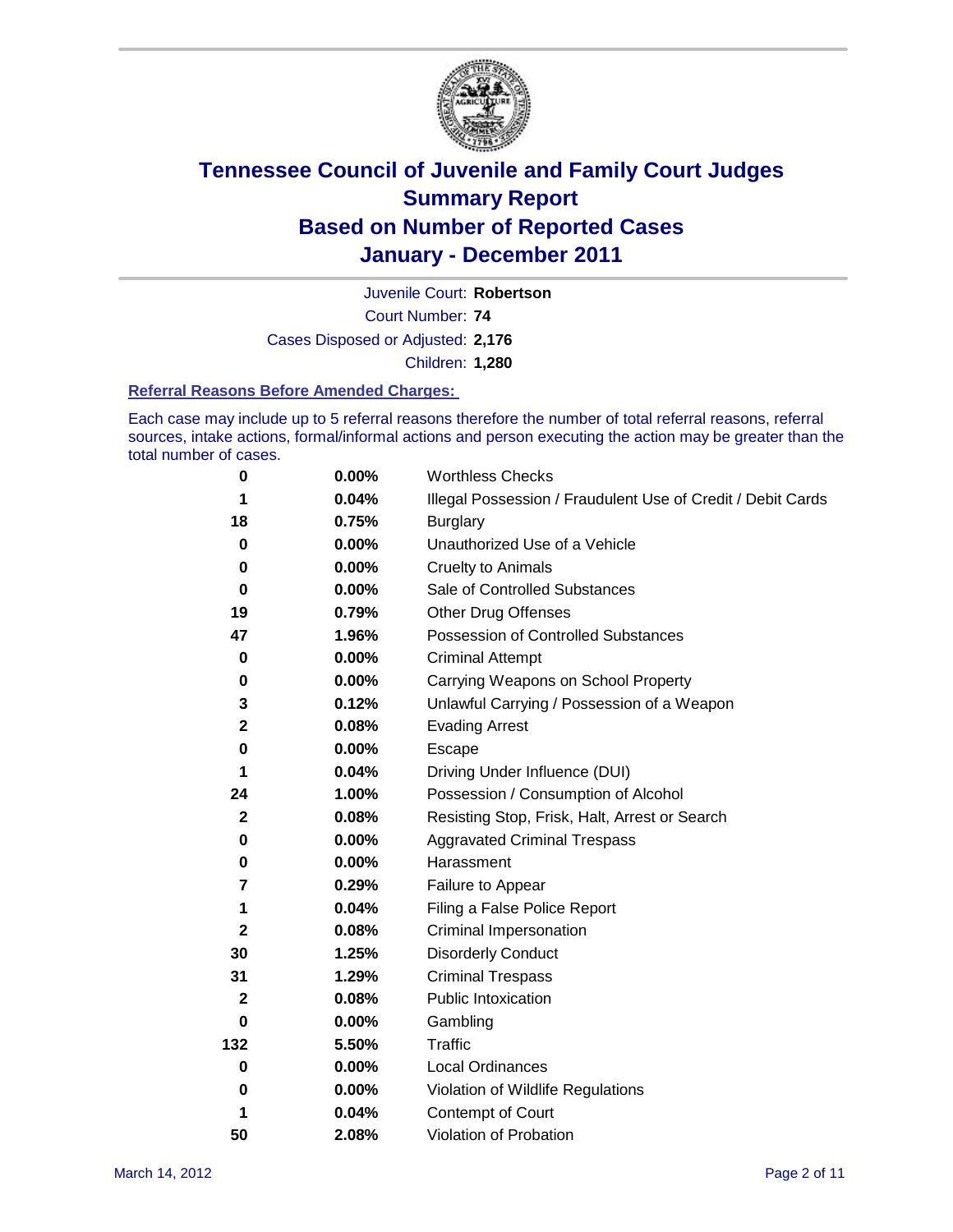

Court Number: **74** Juvenile Court: **Robertson** Cases Disposed or Adjusted: **2,176** Children: **1,280**

#### **Referral Reasons Before Amended Charges:**

Each case may include up to 5 referral reasons therefore the number of total referral reasons, referral sources, intake actions, formal/informal actions and person executing the action may be greater than the total number of cases.

| 10               | 0.42%    | Violation of Aftercare                 |
|------------------|----------|----------------------------------------|
| 31               | 1.29%    | Unruly Behavior                        |
| 43               | 1.79%    | Truancy                                |
| 17               | 0.71%    | In-State Runaway                       |
| $\boldsymbol{0}$ | 0.00%    | Out-of-State Runaway                   |
| 62               | 2.58%    | Possession of Tobacco Products         |
| 0                | $0.00\%$ | Violation of a Valid Court Order       |
| 25               | 1.04%    | Violation of Curfew                    |
| 0                | $0.00\%$ | <b>Sexually Abused Child</b>           |
| 0                | 0.00%    | <b>Physically Abused Child</b>         |
| 198              | 8.24%    | Dependency / Neglect                   |
| 0                | 0.00%    | <b>Termination of Parental Rights</b>  |
| 0                | $0.00\%$ | <b>Violation of Pretrial Diversion</b> |
| 0                | 0.00%    | Violation of Informal Adjustment       |
| 193              | 8.03%    | <b>Judicial Review</b>                 |
| 177              | 7.37%    | <b>Administrative Review</b>           |
| 15               | 0.62%    | <b>Foster Care Review</b>              |
| 4                | 0.17%    | Custody                                |
| 3                | 0.12%    | Visitation                             |
| 59               | 2.46%    | Paternity / Legitimation               |
| 585              | 24.35%   | <b>Child Support</b>                   |
| 0                | 0.00%    | <b>Request for Medical Treatment</b>   |
| $\bf{0}$         | 0.00%    | <b>Consent to Marry</b>                |
| 420              | 17.49%   | Other                                  |
| 2,402            | 100.00%  | <b>Total Referrals</b>                 |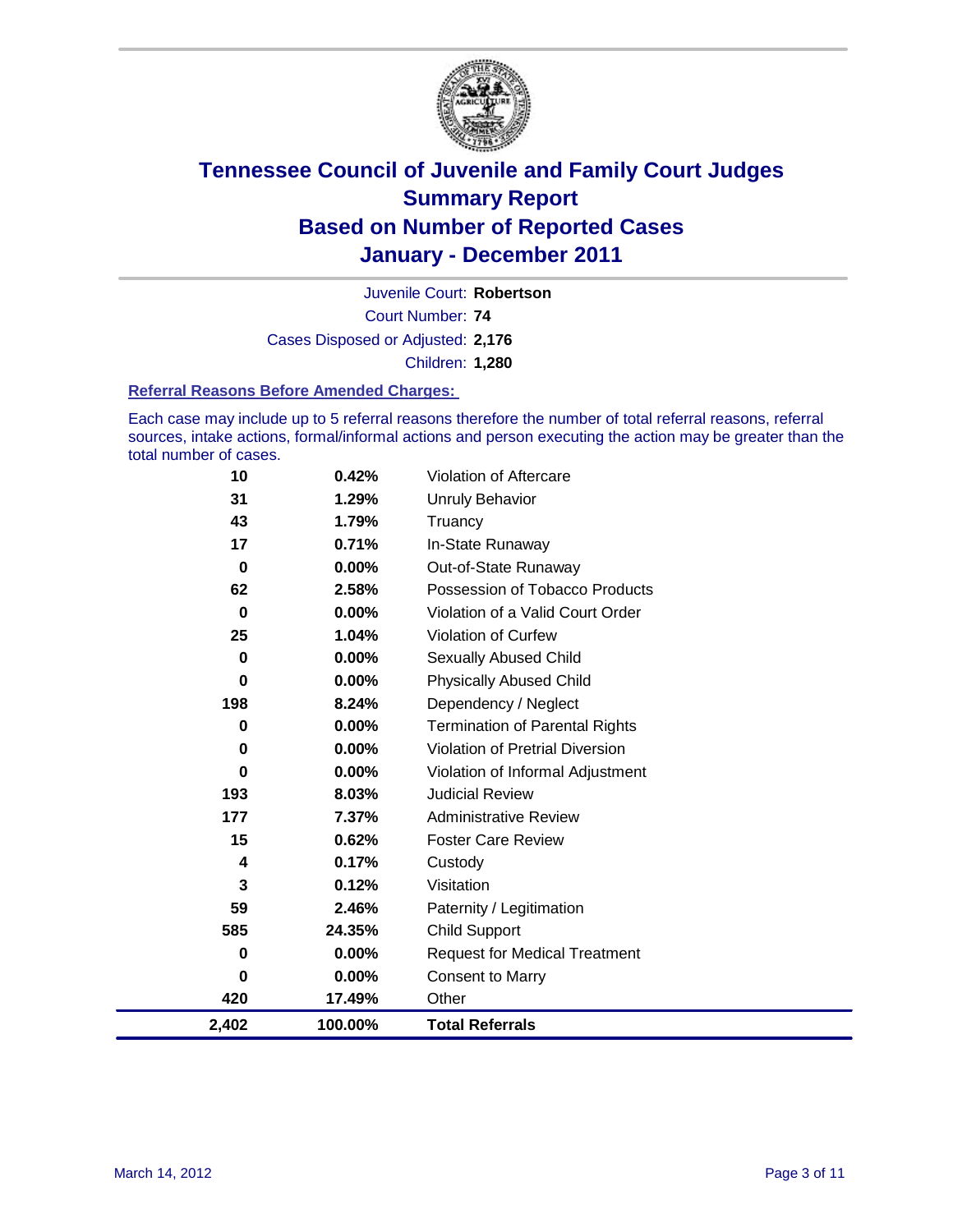

|                                   |          | Juvenile Court: Robertson         |  |  |  |  |
|-----------------------------------|----------|-----------------------------------|--|--|--|--|
| Court Number: 74                  |          |                                   |  |  |  |  |
| Cases Disposed or Adjusted: 2,176 |          |                                   |  |  |  |  |
|                                   |          | Children: 1,280                   |  |  |  |  |
| Referral Sources: 1               |          |                                   |  |  |  |  |
| 864                               | 35.97%   | Law Enforcement                   |  |  |  |  |
| 115                               | 4.79%    | Parents                           |  |  |  |  |
| 34                                | 1.42%    | Relatives                         |  |  |  |  |
| 3                                 | 0.12%    | Self                              |  |  |  |  |
| 84                                | 3.50%    | School                            |  |  |  |  |
| 0                                 | $0.00\%$ | <b>CSA</b>                        |  |  |  |  |
| 447                               | 18.61%   | <b>DCS</b>                        |  |  |  |  |
| 0                                 | $0.00\%$ | <b>Other State Department</b>     |  |  |  |  |
| 648                               | 26.98%   | <b>District Attorney's Office</b> |  |  |  |  |
| 158                               | 6.58%    | <b>Court Staff</b>                |  |  |  |  |
| 0                                 | $0.00\%$ | Social Agency                     |  |  |  |  |
| 3                                 | 0.12%    | <b>Other Court</b>                |  |  |  |  |
| 17                                | 0.71%    | Victim                            |  |  |  |  |
| 0                                 | $0.00\%$ | Child & Parent                    |  |  |  |  |

| 2.402 | 100.00%  | <b>Total Referral Sources</b> |  |
|-------|----------|-------------------------------|--|
| 29    | 1.21%    | Other                         |  |
| 0     | $0.00\%$ | Unknown                       |  |
| 0     | $0.00\%$ | Hospital                      |  |

### **Age of Child at Referral: 2**

| 16<br>$\bf{0}$ | 1.25%<br>0.00% | Ages 19 and Over<br>Unknown |
|----------------|----------------|-----------------------------|
|                |                |                             |
|                |                |                             |
|                | 18.36%         | Ages 17 through 18          |
| 248            | 19.38%         | Ages 15 through 16          |
| 163            | 12.73%         | Ages 13 through 14          |
| 87             | 6.80%          | Ages 11 through 12          |
| 531            | 41.48%         | Ages 10 and Under           |
|                | 235            |                             |

<sup>1</sup> If different than number of Referral Reasons (2402), verify accuracy of your court's data.

<sup>2</sup> One child could be counted in multiple categories, verify accuracy of your court's data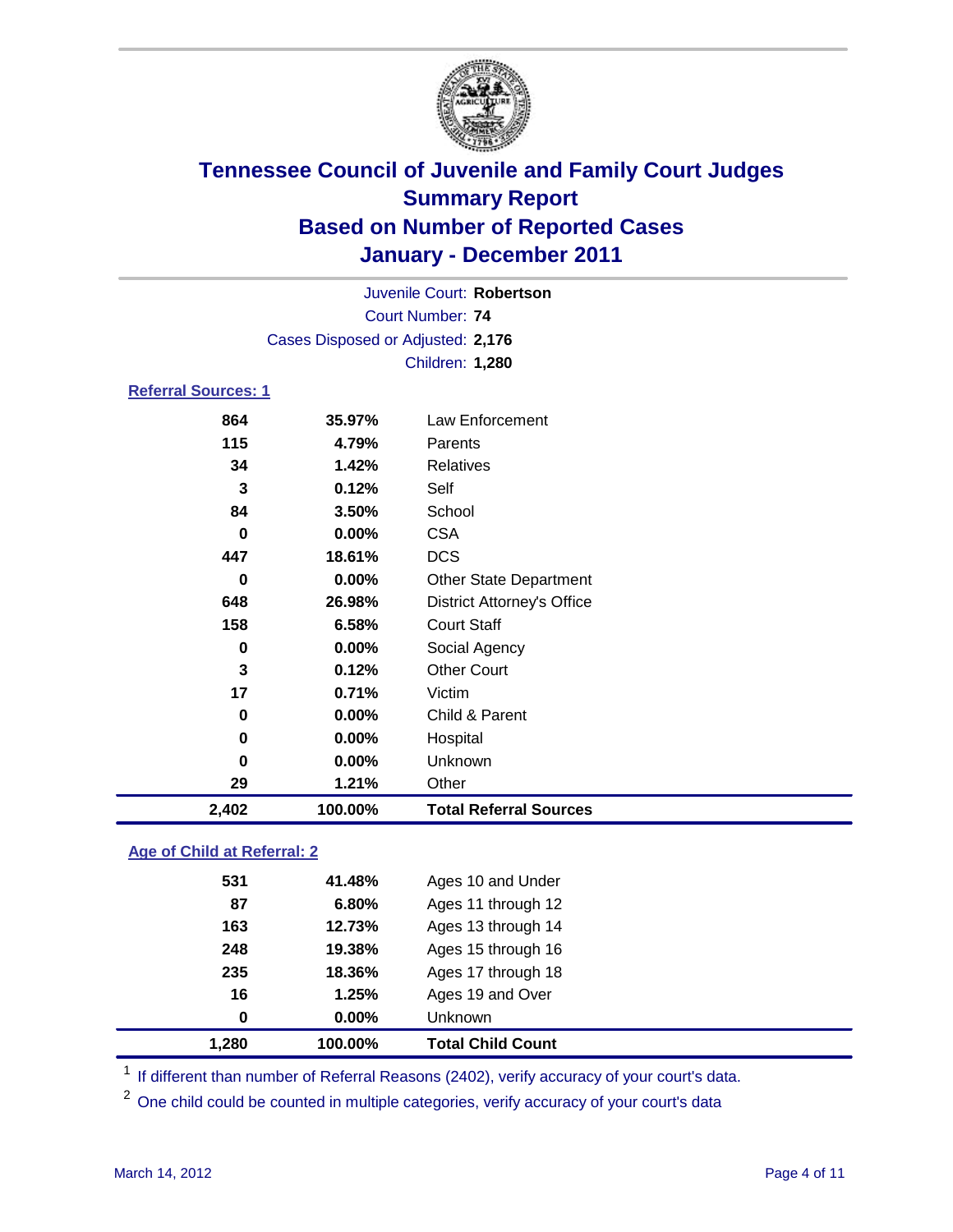

| Juvenile Court: Robertson               |                                   |                          |  |  |  |
|-----------------------------------------|-----------------------------------|--------------------------|--|--|--|
|                                         | <b>Court Number: 74</b>           |                          |  |  |  |
|                                         | Cases Disposed or Adjusted: 2,176 |                          |  |  |  |
|                                         | <b>Children: 1,280</b>            |                          |  |  |  |
| Sex of Child: 1                         |                                   |                          |  |  |  |
| 903                                     | 70.55%                            | Male                     |  |  |  |
| 373                                     | 29.14%                            | Female                   |  |  |  |
| 4                                       | 0.31%                             | Unknown                  |  |  |  |
| 1,280                                   | 100.00%                           | <b>Total Child Count</b> |  |  |  |
| Race of Child: 1                        |                                   |                          |  |  |  |
| 764                                     | 59.69%                            | White                    |  |  |  |
| 239                                     | 18.67%                            | African American         |  |  |  |
| $\mathbf 0$                             | 0.00%                             | Native American          |  |  |  |
| 1                                       | 0.08%                             | Asian                    |  |  |  |
| 6                                       | 0.47%                             | Mixed                    |  |  |  |
| 270                                     | 21.09%                            | Unknown                  |  |  |  |
| 1,280                                   | 100.00%                           | <b>Total Child Count</b> |  |  |  |
| <b>Hispanic Origin: 1</b>               |                                   |                          |  |  |  |
| 62                                      | 4.84%                             | Yes                      |  |  |  |
| 925                                     | 72.27%                            | No                       |  |  |  |
| 293                                     | 22.89%                            | Unknown                  |  |  |  |
| 1,280                                   | 100.00%                           | <b>Total Child Count</b> |  |  |  |
| <b>School Enrollment of Children: 1</b> |                                   |                          |  |  |  |
| 565                                     | 44.14%                            | Yes                      |  |  |  |
| 117                                     | 9.14%                             | <b>No</b>                |  |  |  |
| 598                                     | 46.72%                            | Unknown                  |  |  |  |
| 1,280                                   | 100.00%                           | <b>Total Child Count</b> |  |  |  |

<sup>1</sup> One child could be counted in multiple categories, verify accuracy of your court's data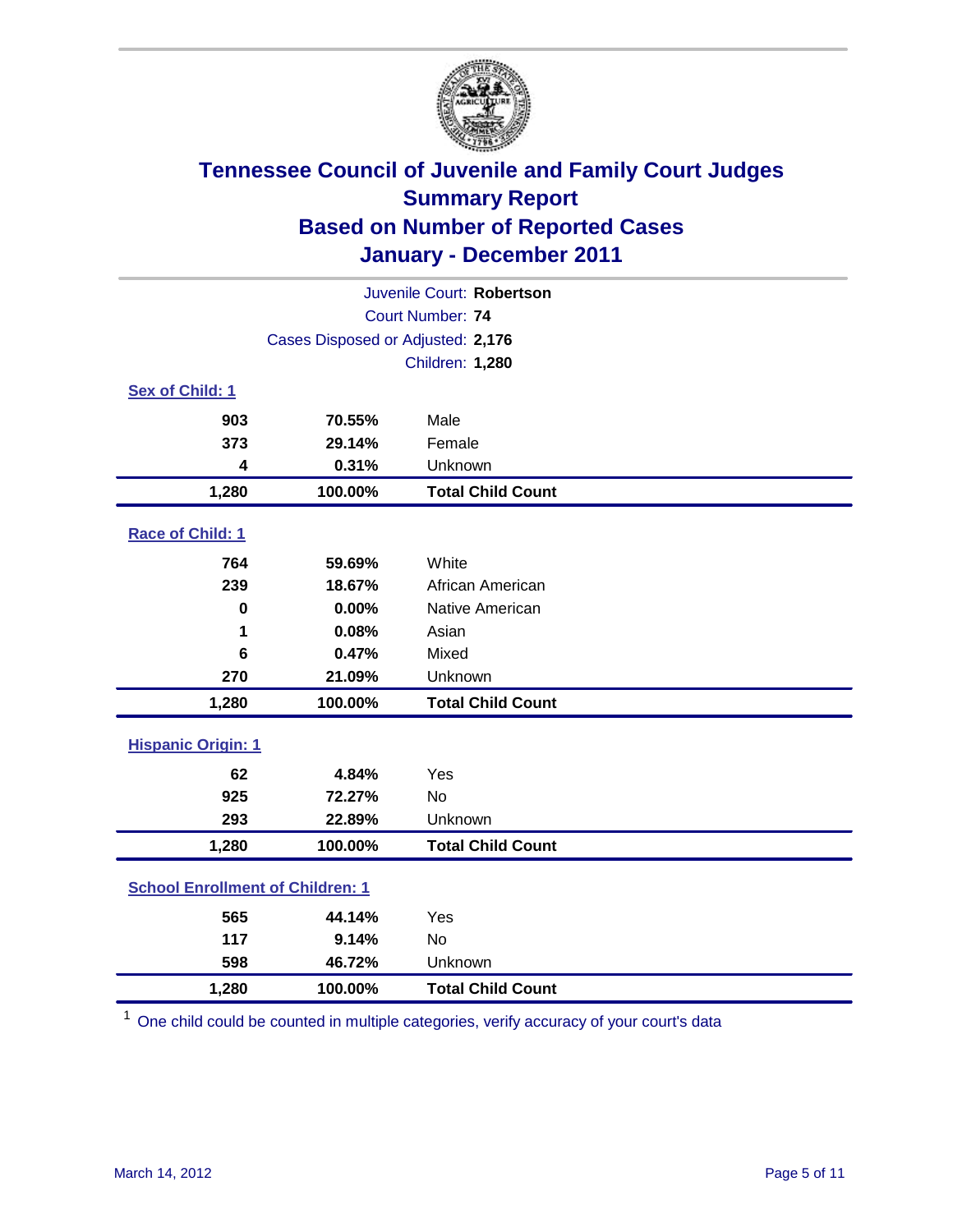

Court Number: **74** Juvenile Court: **Robertson** Cases Disposed or Adjusted: **2,176** Children: **1,280**

### **Living Arrangement of Child at Time of Referral: 1**

| 1,280        | 100.00%  | <b>Total Child Count</b>     |
|--------------|----------|------------------------------|
| 3            | 0.23%    | Other                        |
| 533          | 41.64%   | <b>Unknown</b>               |
| 2            | 0.16%    | Independent                  |
| 0            | $0.00\%$ | In an Institution            |
| 0            | $0.00\%$ | In a Residential Center      |
| $\mathbf{2}$ | 0.16%    | In a Group Home              |
| 17           | 1.33%    | With Foster Family           |
| 0            | $0.00\%$ | With Adoptive Parents        |
| 80           | 6.25%    | <b>With Relatives</b>        |
| 71           | 5.55%    | With Father                  |
| 268          | 20.94%   | With Mother                  |
| 8            | 0.63%    | With Mother and Stepfather   |
| 5            | 0.39%    | With Father and Stepmother   |
| 291          | 22.73%   | With Both Biological Parents |
|              |          |                              |

### **Type of Detention: 2**

| 2,176 | 100.00%       | <b>Total Detention Count</b> |
|-------|---------------|------------------------------|
|       | 0.37%<br>8    | Other                        |
| 2,166 | 99.54%        | Does Not Apply               |
|       | 1<br>0.05%    | <b>Unknown</b>               |
|       | $0.00\%$<br>0 | <b>Psychiatric Hospital</b>  |
|       | 0.05%<br>1    | Jail - No Separation         |
|       | 0<br>$0.00\%$ | Jail - Partial Separation    |
|       | 0.00%<br>0    | Jail - Complete Separation   |
|       | 0.00%<br>0    | Juvenile Detention Facility  |
|       | 0<br>$0.00\%$ | Non-Secure Placement         |
|       |               |                              |

<sup>1</sup> One child could be counted in multiple categories, verify accuracy of your court's data

<sup>2</sup> If different than number of Cases (2176) verify accuracy of your court's data.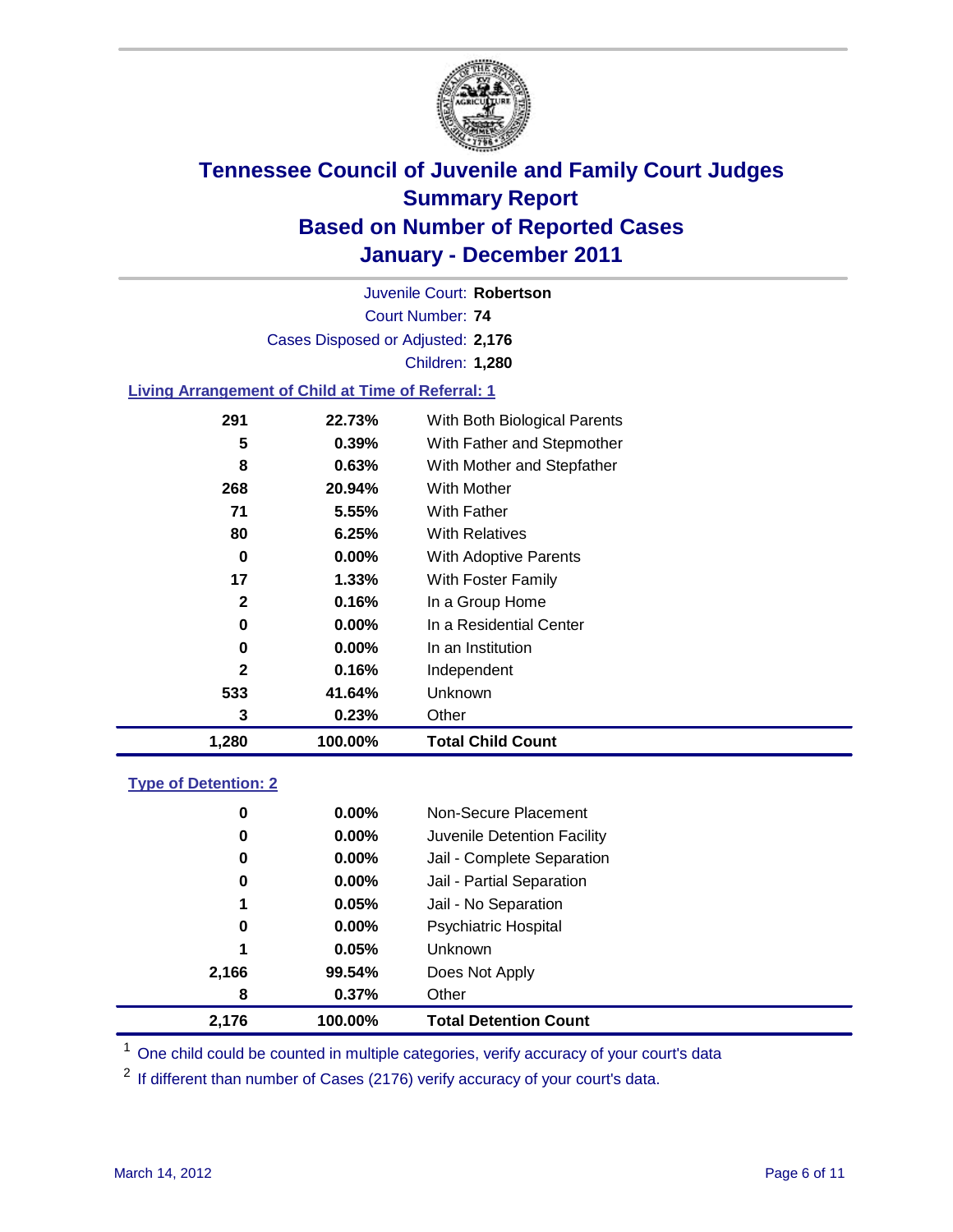

|                                                    | Juvenile Court: Robertson         |                                      |  |  |  |  |
|----------------------------------------------------|-----------------------------------|--------------------------------------|--|--|--|--|
|                                                    | Court Number: 74                  |                                      |  |  |  |  |
|                                                    | Cases Disposed or Adjusted: 2,176 |                                      |  |  |  |  |
|                                                    |                                   | Children: 1,280                      |  |  |  |  |
| <b>Placement After Secure Detention Hearing: 1</b> |                                   |                                      |  |  |  |  |
| $\pmb{0}$                                          | 0.00%                             | Returned to Prior Living Arrangement |  |  |  |  |
| $\bf{0}$                                           | 0.00%                             | Juvenile Detention Facility          |  |  |  |  |
| 0                                                  | 0.00%<br>Jail                     |                                      |  |  |  |  |
| 0                                                  | 0.00%                             | Shelter / Group Home                 |  |  |  |  |
| 0                                                  | 0.00%                             | <b>Foster Family Home</b>            |  |  |  |  |
| 0                                                  | 0.00%                             | Psychiatric Hospital                 |  |  |  |  |
| 8                                                  | 0.37%                             | Unknown                              |  |  |  |  |
| 2,151<br>98.85%                                    |                                   | Does Not Apply                       |  |  |  |  |
| 17                                                 | 0.78%                             | Other                                |  |  |  |  |
| 2,176                                              | 100.00%                           | <b>Total Placement Count</b>         |  |  |  |  |
|                                                    |                                   |                                      |  |  |  |  |
| <b>Intake Actions: 2</b>                           |                                   |                                      |  |  |  |  |
| 1,052                                              | 43.80%                            | <b>Petition Filed</b>                |  |  |  |  |
| 348                                                | 14.49%                            | <b>Motion Filed</b>                  |  |  |  |  |
| 893                                                | 37.18%                            | <b>Citation Processed</b>            |  |  |  |  |
| 0.00%<br>$\bf{0}$<br>25<br>1.04%<br>61<br>2.54%    |                                   | Notification of Paternity Processed  |  |  |  |  |
|                                                    |                                   | Scheduling of Judicial Review        |  |  |  |  |
|                                                    |                                   | Scheduling of Administrative Review  |  |  |  |  |
| 0                                                  | 0.00%                             | Scheduling of Foster Care Review     |  |  |  |  |
| $\bf{0}$                                           | 0.00%                             | Unknown                              |  |  |  |  |
| $\bf{0}$                                           | 0.00%                             | Does Not Apply                       |  |  |  |  |
| 23                                                 | 0.96%                             | Other                                |  |  |  |  |
| 2,402                                              | 100.00%                           | <b>Total Intake Count</b>            |  |  |  |  |

<sup>1</sup> If different than number of Cases (2176) verify accuracy of your court's data.

<sup>2</sup> If different than number of Referral Reasons (2402), verify accuracy of your court's data.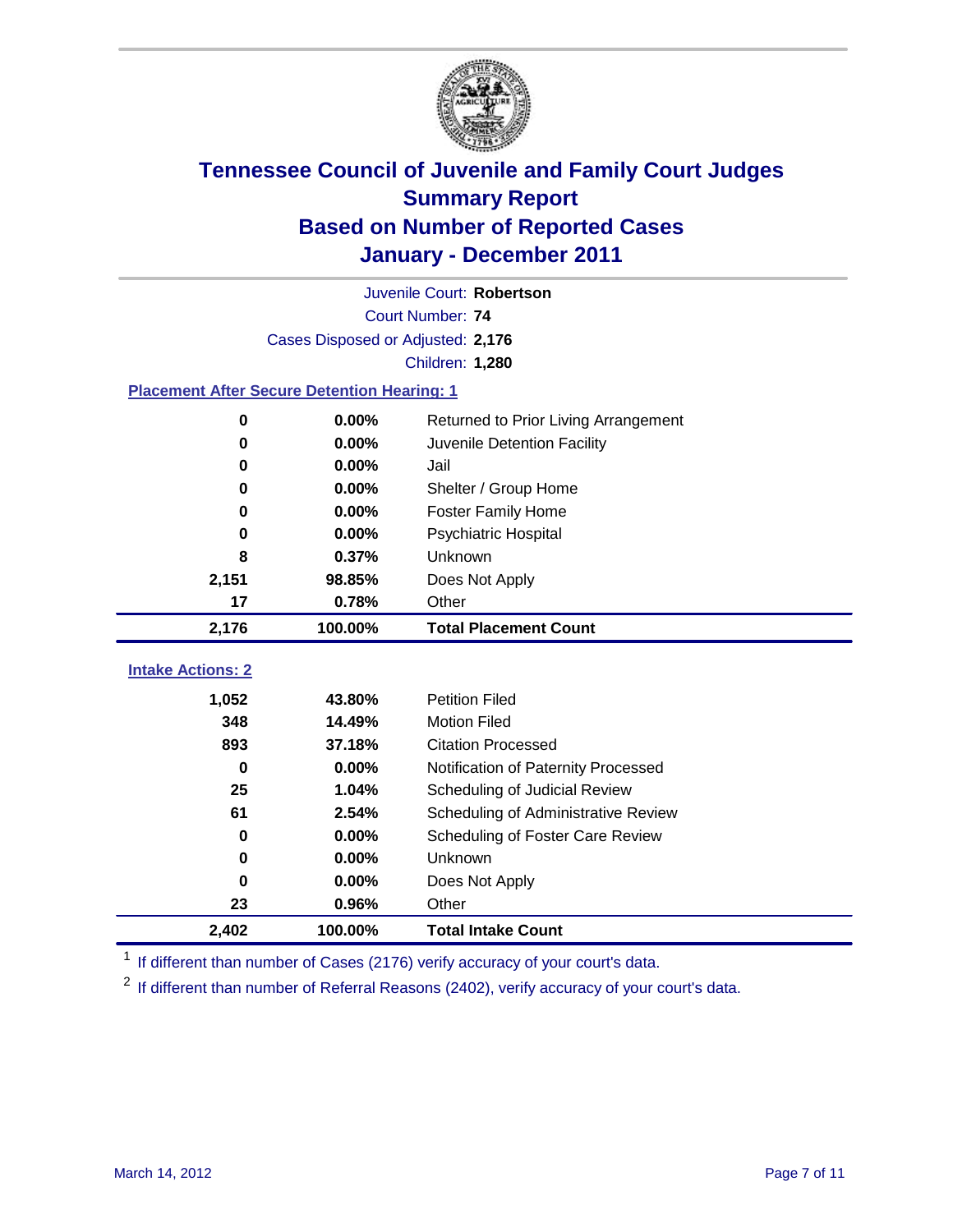

Court Number: **74** Juvenile Court: **Robertson** Cases Disposed or Adjusted: **2,176** Children: **1,280**

#### **Last Grade Completed by Child: 1**

| 78                                      | 6.09%   | Too Young for School         |  |
|-----------------------------------------|---------|------------------------------|--|
| 0                                       | 0.00%   | Preschool                    |  |
| 8                                       | 0.63%   | Kindergarten                 |  |
| 9                                       | 0.70%   | 1st Grade                    |  |
| 6                                       | 0.47%   | 2nd Grade                    |  |
| 10                                      | 0.78%   | 3rd Grade                    |  |
| 3                                       | 0.23%   | 4th Grade                    |  |
| 19                                      | 1.48%   | 5th Grade                    |  |
| 47                                      | 3.67%   | 6th Grade                    |  |
| 51                                      | 3.98%   | 7th Grade                    |  |
| 102                                     | 7.97%   | 8th Grade                    |  |
| 75                                      | 5.86%   | 9th Grade                    |  |
| 117                                     | 9.14%   | 10th Grade                   |  |
| 76                                      | 5.94%   | 11th Grade                   |  |
| $\mathbf{2}$                            | 0.16%   | 12th Grade                   |  |
| 0                                       | 0.00%   | Non-Graded Special Ed        |  |
| $\mathbf 2$                             | 0.16%   | <b>GED</b>                   |  |
| $\mathbf 2$                             | 0.16%   | Graduated                    |  |
| 20                                      | 1.56%   | <b>Never Attended School</b> |  |
| 650                                     | 50.78%  | Unknown                      |  |
| 3                                       | 0.23%   | Other                        |  |
| 1,280                                   | 100.00% | <b>Total Child Count</b>     |  |
| <b>Enrolled in Special Education: 1</b> |         |                              |  |

| Unknown          |                                                                          |
|------------------|--------------------------------------------------------------------------|
| No               |                                                                          |
| Yes              |                                                                          |
| 6<br>26<br>1.248 | 0.47%<br>2.03%<br>97.50%<br>1,280<br>100.00%<br><b>Total Child Count</b> |

One child could be counted in multiple categories, verify accuracy of your court's data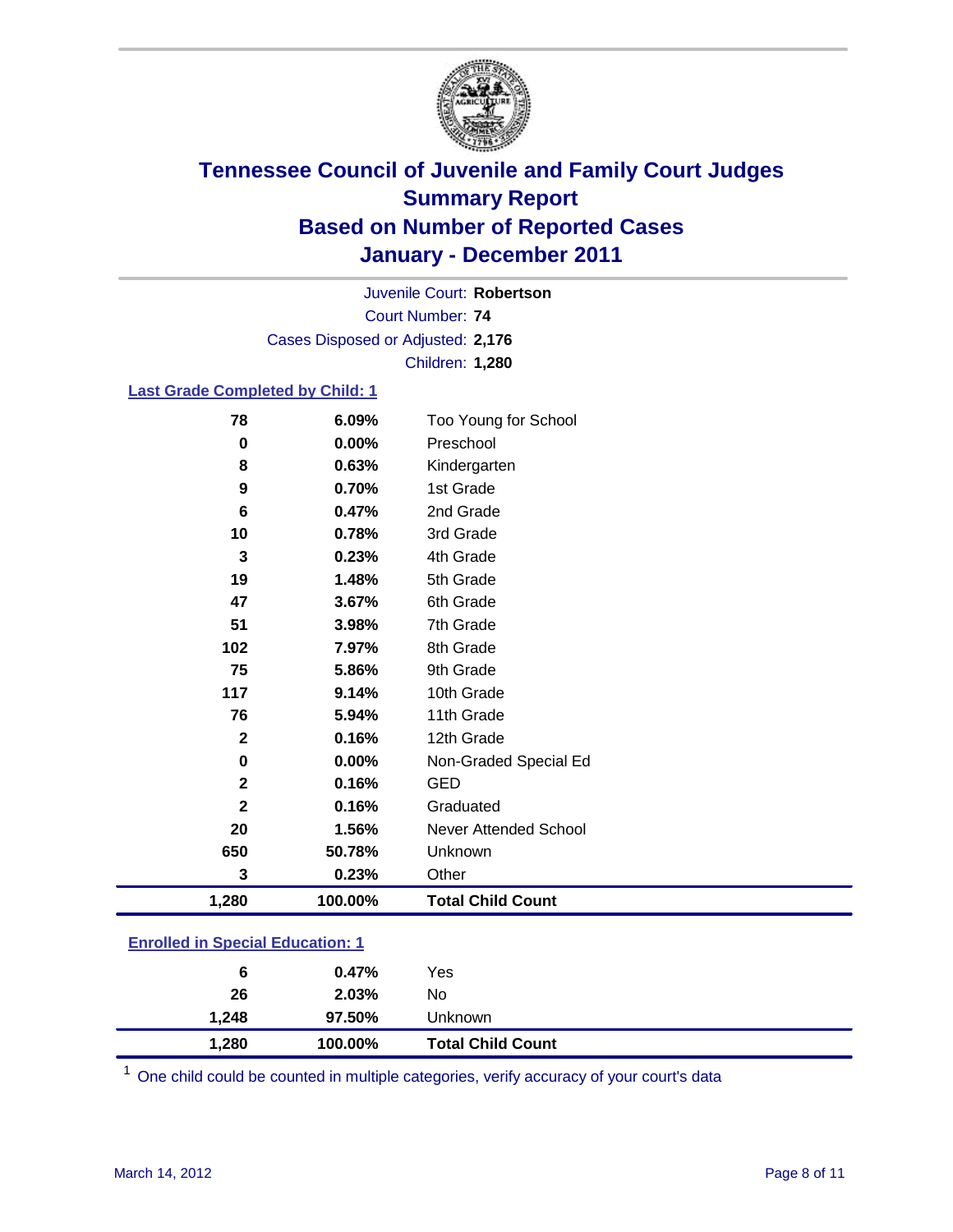

|                              |                                   | Juvenile Court: Robertson |
|------------------------------|-----------------------------------|---------------------------|
|                              |                                   | Court Number: 74          |
|                              | Cases Disposed or Adjusted: 2,176 |                           |
|                              |                                   | Children: 1,280           |
| <b>Action Executed By: 1</b> |                                   |                           |
| 34                           | 1.42%                             | Judge                     |
| 2,002                        | 83.35%                            | Magistrate                |
| 286                          | 11.91%                            | <b>YSO</b>                |
| 80                           | 3.33%                             | Other                     |
| 0                            | $0.00\%$                          | Unknown                   |
| 2,402                        | 100.00%                           | <b>Total Action Count</b> |

### **Formal / Informal Actions: 1**

| 139   | 5.79%    | Dismissed                                        |
|-------|----------|--------------------------------------------------|
| 42    | 1.75%    | Retired / Nolle Prosequi                         |
| 229   | 9.53%    | <b>Complaint Substantiated Delinquent</b>        |
| 15    | 0.62%    | <b>Complaint Substantiated Status Offender</b>   |
| 38    | 1.58%    | <b>Complaint Substantiated Dependent/Neglect</b> |
| 0     | 0.00%    | <b>Complaint Substantiated Abused</b>            |
| 0     | $0.00\%$ | <b>Complaint Substantiated Mentally III</b>      |
| 292   | 12.16%   | Informal Adjustment                              |
| 69    | 2.87%    | <b>Pretrial Diversion</b>                        |
| 6     | 0.25%    | <b>Transfer to Adult Court Hearing</b>           |
| 0     | $0.00\%$ | Charges Cleared by Transfer to Adult Court       |
| 279   | 11.62%   | <b>Special Proceeding</b>                        |
| 721   | 30.02%   | <b>Review Concluded</b>                          |
| 557   | 23.19%   | Case Held Open                                   |
| 15    | 0.62%    | Other                                            |
| 0     | $0.00\%$ | <b>Unknown</b>                                   |
| 2,402 | 100.00%  | <b>Total Action Count</b>                        |

<sup>1</sup> If different than number of Referral Reasons (2402), verify accuracy of your court's data.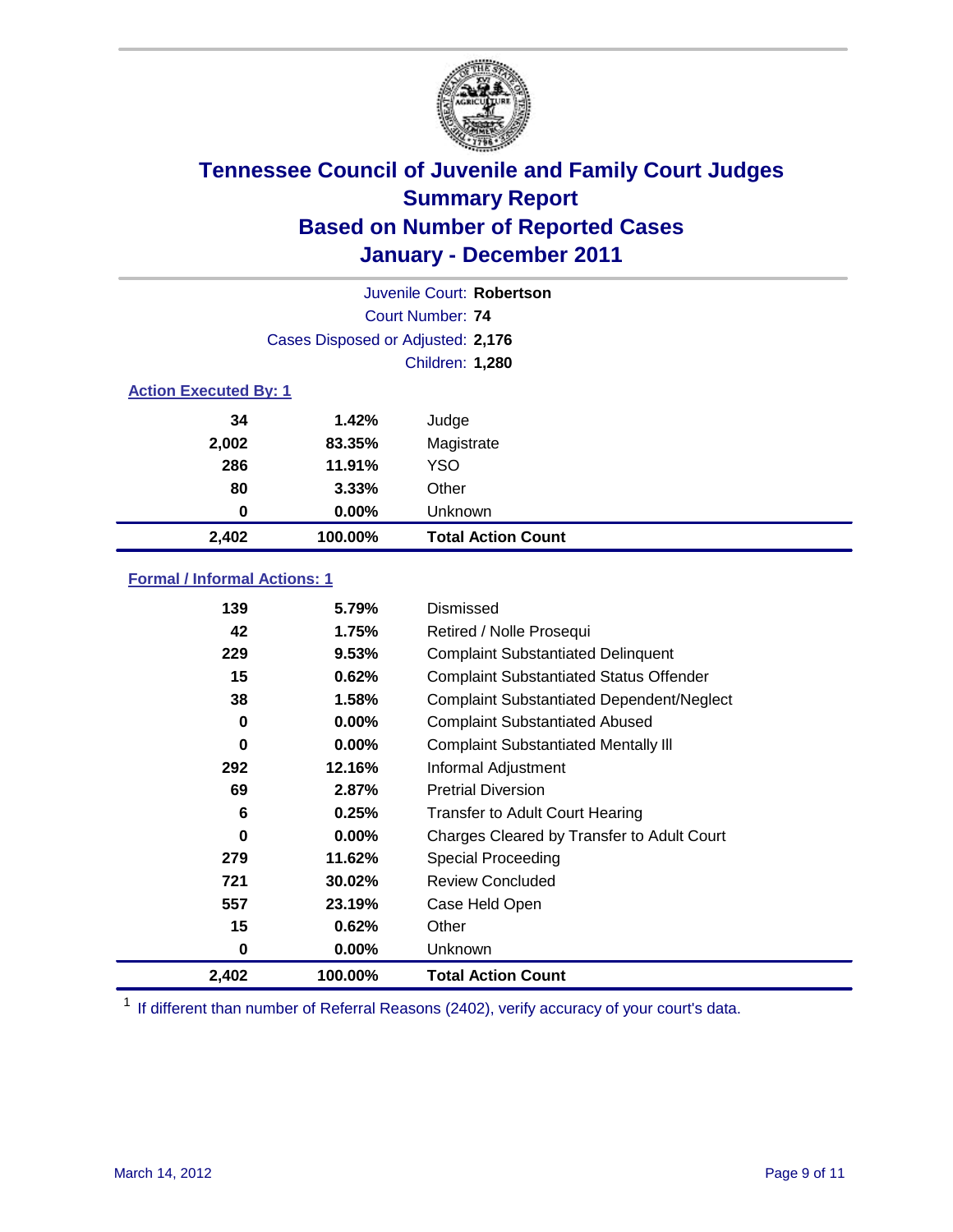

|                       |                                   | Juvenile Court: Robertson                             |
|-----------------------|-----------------------------------|-------------------------------------------------------|
|                       |                                   | <b>Court Number: 74</b>                               |
|                       | Cases Disposed or Adjusted: 2,176 |                                                       |
|                       |                                   | Children: 1,280                                       |
| <b>Case Outcomes:</b> |                                   | There can be multiple outcomes for one child or case. |
| 171                   | 4.08%                             | <b>Case Dismissed</b>                                 |
| 76                    | 1.82%                             | Case Retired or Nolle Prosequi                        |
| 441                   | 10.53%                            | Warned / Counseled                                    |
| 567                   | 13.54%                            | <b>Held Open For Review</b>                           |
| 165                   | 3.94%                             | Supervision / Probation to Juvenile Court             |
| 0                     | 0.00%                             | <b>Probation to Parents</b>                           |
| 0                     | 0.00%                             | Referral to Another Entity for Supervision / Service  |
| 0                     | 0.00%                             | Referred for Mental Health Counseling                 |
| 1                     | 0.02%                             | Referred for Alcohol and Drug Counseling              |
| 0                     | 0.00%                             | Referred to Alternative School                        |
| 0                     | 0.00%                             | Referred to Private Child Agency                      |
| 0                     | 0.00%                             | Referred to Defensive Driving School                  |
| 0                     | 0.00%                             | Referred to Alcohol Safety School                     |
| 150                   | 3.58%                             | Referred to Juvenile Court Education-Based Program    |
| 1                     | 0.02%                             | Driver's License Held Informally                      |
| 0                     | 0.00%                             | <b>Voluntary Placement with DMHMR</b>                 |
| 0                     | 0.00%                             | <b>Private Mental Health Placement</b>                |
| 0                     | 0.00%                             | <b>Private MR Placement</b>                           |
| 0                     | 0.00%                             | Placement with City/County Agency/Facility            |
| 0                     | 0.00%                             | Placement with Relative / Other Individual            |
| 202                   | 4.82%                             | Fine                                                  |
| 115                   | 2.75%                             | <b>Public Service</b>                                 |
| 58                    | 1.39%                             | Restitution                                           |
| 1                     | 0.02%                             | <b>Runaway Returned</b>                               |
| 27                    | 0.64%                             | No Contact Order                                      |
| 0                     | 0.00%                             | Injunction Other than No Contact Order                |
| 1                     | 0.02%                             | <b>House Arrest</b>                                   |
| 0                     | 0.00%                             | <b>Court Defined Curfew</b>                           |
| 0                     | 0.00%                             | Dismissed from Informal Adjustment                    |
| 0                     | 0.00%                             | <b>Dismissed from Pretrial Diversion</b>              |
| 124                   | 2.96%                             | Released from Probation                               |
| $\mathbf{2}$          | 0.05%                             | <b>Transferred to Adult Court</b>                     |
| 0                     | $0.00\%$                          | <b>DMHMR Involuntary Commitment</b>                   |